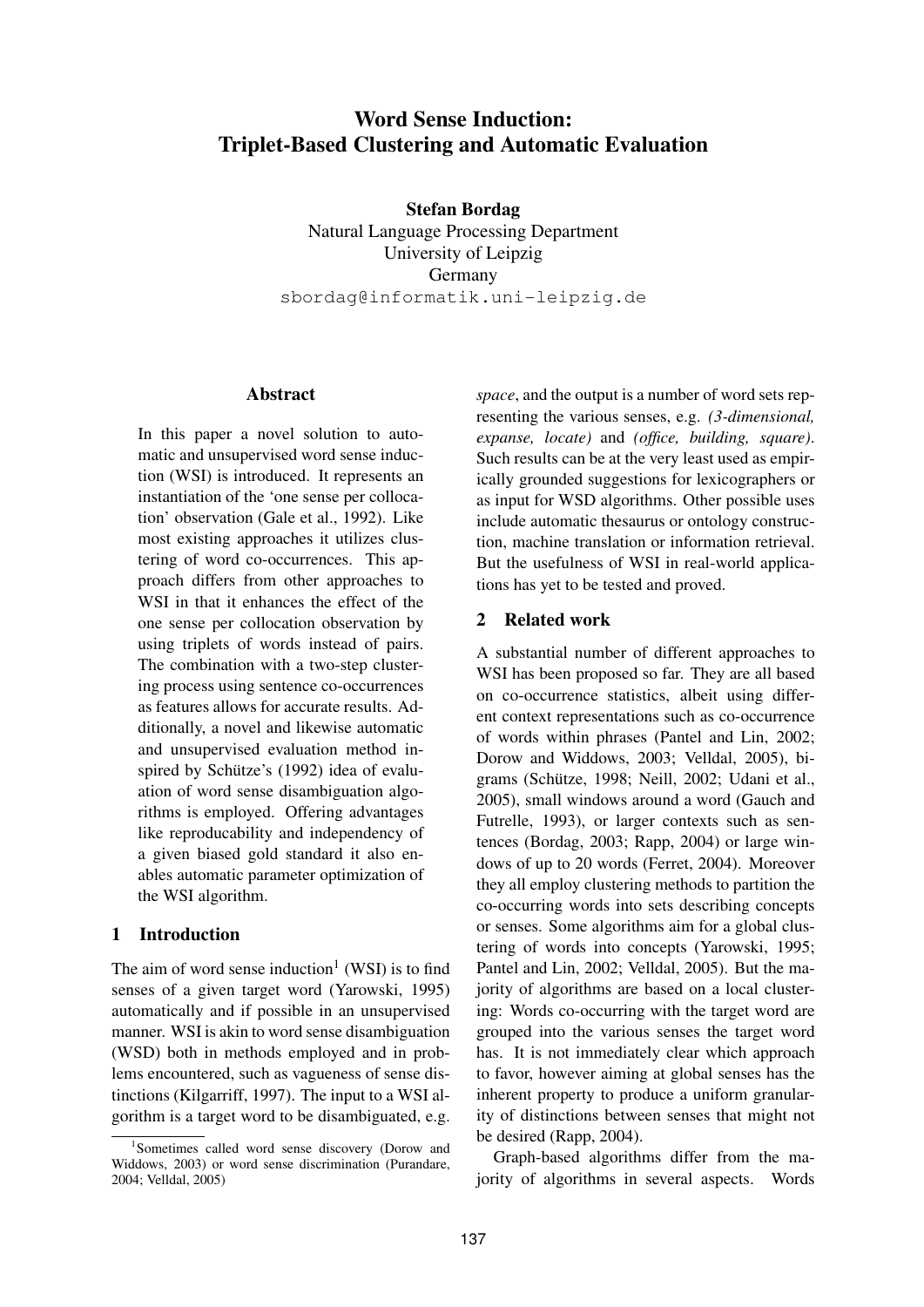can be taken as nodes and co-occurrence of two words defines an edge between the two respective nodes. Activation spreading on the resulting graph can be employed (Barth, 2004) in order to obtain most distinctly activated areas in the vicinity of the target word. It is also possible to use graph-based clustering techniques to obtain sense representations based on sub-graph density measures (Dorow and Widdows, 2003; Bordag, 2003). However, it is not yet clear, whether this kind of approach differs qualitatively from the standard clustering approaches. Generally though, the notion of sub-graph density seems to be more intuitive compared to the more abstract clustering.

There are different types of polysemy, the most significant distinction probably being between syntactic classes of the word (e.g. *to plant* vs. *a plant*) and conceptually different senses (e.g. *power plant* vs. *green plant*). As known from work on unsupervised part-of-speech tagging (Rohwer and Freitag, 2004; Rapp, 2005), the size of the window in which words will be found similar to the target word plays a decisive role. Using most significant direct neighbours as context representations to compare words results in predominantly syntactical similarity to be found. On the other hand, using most significant sentence cooccurrences results in mostly semantical similarity (Curran, 2003). However, whereas various context representations, similarity measures and clustering methods have already been compared against each other (Purandare, 2004), there is no evidence so far, whether the various window sizes or other parameters have influence on the *type* of ambiguity found, see also (Manning and Schütze, 1999, p. 259).

Pantel & Lin (2002) introduced an evaluation method based on comparisons of the obtained word senses with senses provided in Word-Net. This method has been successfully used by other authors as well (Purandare, 2004; Ferret, 2004) because it is straightforward and produces intuitive numbers that help to directly estimate whether the output of a WSI algorithm is meaningful. On the other hand, any gold standard such as WordNet is biased and hence also lacks domainspecific sense definitions while providing an abundance of sense definitions that occur too rarely in most corpora. For example in the British National Corpus (BNC), the sense #2 of *MALE* (*[n] the capital of Maldives*) from WordNet is represented by a single sentence only. Furthermore, comparing results of an algorithm to WordNet automatically implies another algorithm that matches the found senses with the senses in WordNet. This is very similar to the task of WSD and therefore can be assumed to be similarly error prone. These reasons have led some researchers to opt for a manual evaluation of their algorithms (Neill, 2002; Rapp, 2004; Udani et al., 2005). Manual evaluation, however, has its own disadvantages, most notably the poor reproducability of results. In this work a pseudoword based evaluation method similar to Schütze's (1992) pseudoword method is employed. It is automatic, easy to reproduce and adapts well to domain specificity of a given corpus.

# **3 Triplet-based algorithm**

The algorithm proposed in this work is based on the *one sense per collocation* observation (Gale et al., 1992). That essentially means that whenever a pair of words co-occurs significantly often in a corpus (hence a collocation), the concept referenced by that pair is unambiguous, e.g. *growing plant* vs. *power plant*. However, as also pointed out by Yarowsky (1995), this observation does not hold uniformly over all possible co-occurrences of two words. It is stronger for adjacent co-occurrences or for word pairs in a predicate-argument relationship than for arbitrary associations at equivalent distance, e.g. *a plant* is much less clear-cut. To alleviate this problem, the first step of the presented algorithm is to build triplets of words (target word and two of it's cooccurrences) instead of pairs (target word and one co-occurrence). This means that *a plant* is further restricted by another word and even a stop word such as *on* rules several possibilities of interpretation of *a plant* out or at least makes them a lot less improbable.

The algorithm was applied to two types of cooccurrence data. In order to show the influence of window size, both the most significant sentencewide co-occurrences and direct neighbour cooccurrences were computed for each word. The significance values are obtained using the loglikelihood measure assuming a binomial distribution for the unrelatedness hypothesis (Dunning, 1993). For each word, only the 200 most significant co-occurrences were kept. This threshold and all others to follow were chosen after experiment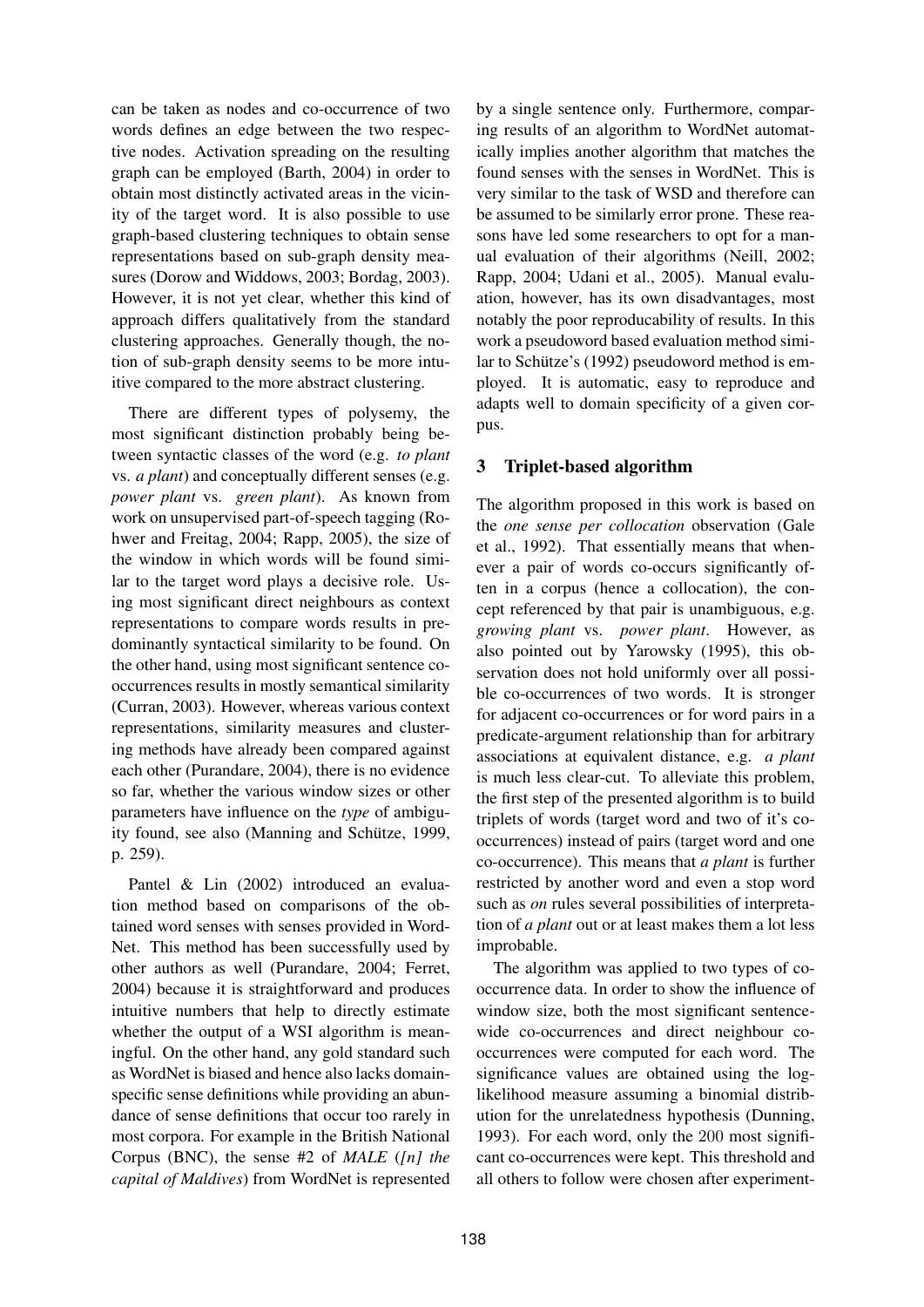ing with the algorithm. However, as will be shown in section 4, the exact set-up of these numbers does not matter. The presented evaluation method enables to find the optimal configuration of parameters automatically using a genetic algorithm.

The core assumption of the triplet-based algorithm is, that any three (or more) words either uniquely identify a topic, concept or sense. Using the previously acquired most significant co-occurrences (of both types), the lists of cooccurrences for all three words of a triplet are intersected to retain words contained in all three lists. If the three words cover a topic, e.g. *space, NASA, Mars*, then the intersection will not be empty, e.g. *launch, probe, cosmonaut, ...*. If the three words do not identify a meaningful topic, e.g. *space, NASA, cupboard*, then the intersection will most likely contain few to no words at all. Intersections of triplets built from function words are very likely to contain many co-occurrences even if they do not identify a unique topic. These socalled 'stop words' are thus removed both from the co-occurrences from which triplets are built and from the co-occurrences which are used as features.

It is straightforward then to create all possible triplets of the co-occurrences of the target word  $w$  and to compute the intersection of their cooccurrence lists. Using these intersections as features of the triplets, it is possible to group triplets of words together that have similar features by means of any standard clustering algorithm. However, in order to 'tie' the referenced meanings of the triplets to the target word  $w$ , the resulting set of triplets can be restricted only to those that also contain the target word. This has the useful side-effect that it reduces the number of triplets to cluster. To further reduce the remaining number of  $\binom{200}{2}$  $\binom{00}{2}$  = 19900 items to be clustered, an iterative incremental windowing mechanism has been added. Instead of clustering all triplets in one step, 30 co-occurrences beginning from the most significant ones are taken in each step to build  $\binom{30}{2}$  $\binom{30}{2}$  = 435 triplets and their intersections. The resulting elements (triplets and intersections of their respective co-occurrences as features) are then clustered with the clusters remaining from the previous step.

In each step of the clustering algorithm, the words from the triplets and the features are merged, if the overlap factor similarity measure

(Curran, 2003) found them to be similar enough (over 80% overlapping words out of 200). Thus, if the element *(space, NASA, Mars) : (orbital, satellite, astronauts,...)* and *(space, launch, Mars) : (orbit, satellite, astronaut, ...)* were found to be similar, they are merged to *(space=2, NASA=1, Mars=1, launch=1) : (orbital=1, satellite=2, astronauts=1, orbit=1, astronaut=1, ...)*. Since the measure utilizes only the features for comparisons, the result can contain two or more clusters having almost identical key sets (which result from merging triplets). A post-clustering step is therefore applied in order to compare clusters by the formerly triplet words and merge spurious sense distinctions. After having thus established the final clusters, the words that remain unclustered can be classified to the resulting clusters. Classification is performed by comparing the co-occurrences of each remaining word to the agglomerated feature words of each sense. If the overlap similarity to the most similar sense is below 0.8 the given word is not classified. The entire cluster algorithm can then be summarized as follows:

- Target word is  $w$
- for each step take the next 30 co-occurrences  $of w$ 
	- **–** Build all possible pairs of the 30 co $occurrences and add w to each to make$ them triplets
	- **–** Compute intersections of cooccurrences of each triplet
	- **–** Cluster the triplets using their intersections as features together with clusters remaining from previous step
		- ∗ Whenever two clusters are found to belong together, both the words from the triplets and the features are merged together, increasing their counts
- Cluster results of the loop by using the merged words of the triplets as features
- Classify unused words to the resulting clusters if possible

In order to reduce noise, for example introduced by triplets of unrelated words still containing a few words, there is a threshold of minimum intersection size which was set to 4. Another parameter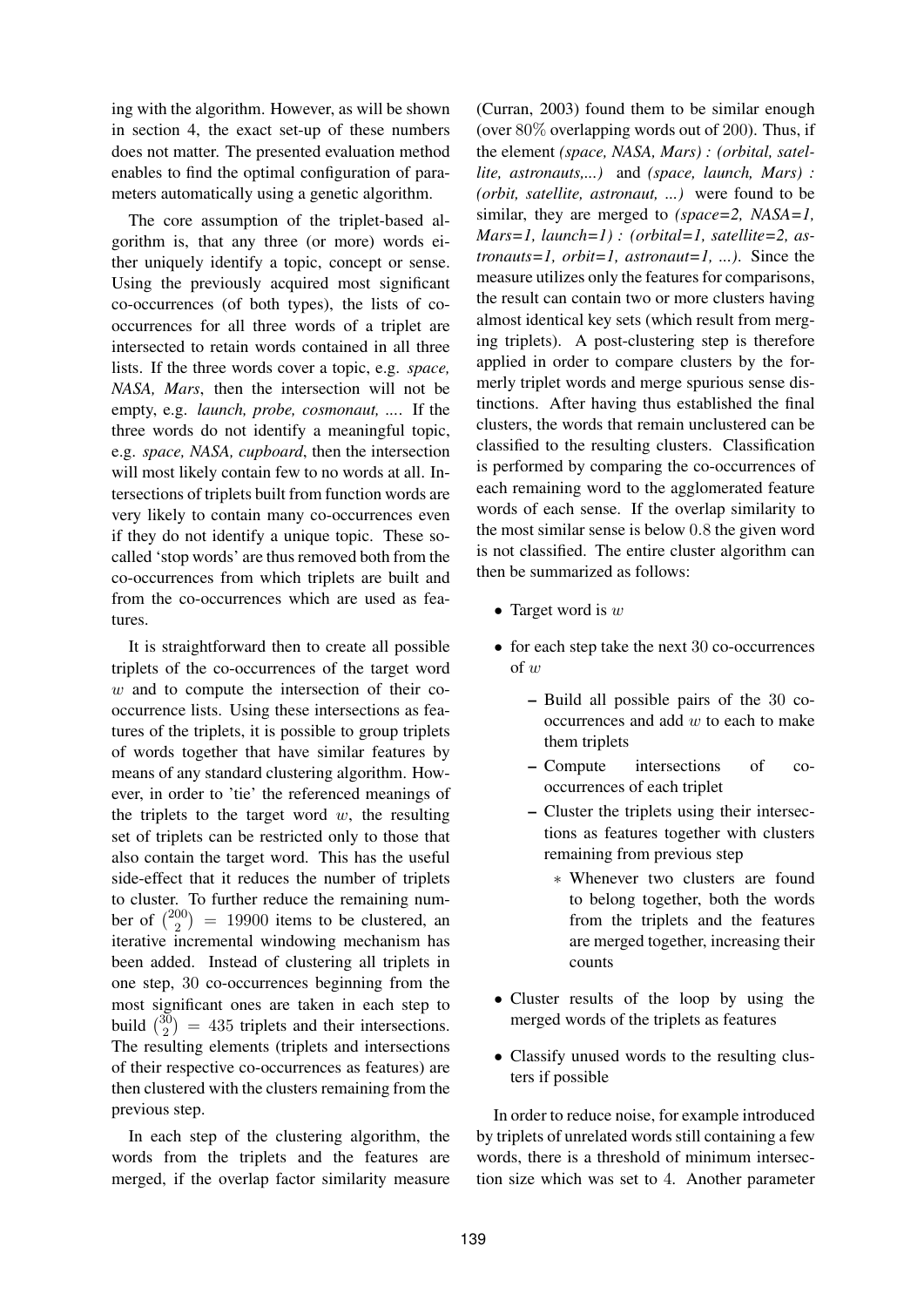worth mentioning is that after the last clustering step all clusters are removed which contain less than 8 words. Keeping track of how many times a given word has 'hit' a certain cluster (in each merging step) enables to add a post-processing step. In this step a word is removed from a cluster if it has 'hit' another cluster significantly more often.

There are several issues and open questions that arise from this entire approach. Most obviously, why to use a particular similarity measure, a particular clustering method or why to merge the vectors instead of creating proper centroids. It is possible that another combination of decisions of this kind would produce better results. However, the overall observation is that the results are fairly stable with respect to such decisions whereas parameters such as frequency of the target word, size of the corpus, balance of the various senses and others have a much greater impact.

# **4 Evaluation**

Schütze (1992) introduced a pseudoword-based evaluation method for WSD algorithms. The idea is to take two arbitrarily chosen words like *banana* and *door* and replace all occurrences of either word by the new pseudoword *bananadoor*. Then WSD is applied to each sentence and the amount of correctly disambiguated sentences is measured. A disambiguation in this case is correct, if the sentence like *I ate the banana* is assigned to sense  $#1$  (banana) instead of  $#2$  (door). In other words all sentences where one of the two words occurs are viewed as one set and the WSD algorithm is then supposed to sort them correctly apart. This, in fact, is very similar to the WSI task, which is supposed to sort the set of words apart that co-occur with the target word and refer to its different meanings. Thus, again it is possible to take two words, view their co-occurrences as one set and let the WSI algorithm sort them apart. For example, the word *banana* might have cooccurrences such as *apple, fruit, coconut, ...* and the word *door* co-occurrences such as *open, front, locked, ...*. The WSI algorithm would therefore have to disambiguate the pseudoword *bananadoor* with the co-occurrences *apple, open, fruit, front, locked, ...*.

In short, the method merges the co-occurrences of two words into one set of words. Then, the WSI algorithm is applied to that set of co-occurrences and the evaluation measures the result by comparing it to the original co-occurrence sets. In order to find out whether a given sense has been correctly identified by the WSI algorithm, its **retrieval precision**  $(rP)$  - the similarity of the found sense with the original sense using the overlap measure - can be computed. In the present evaluations, the threshold of 0.6 was chosen, which means that at least 60% of words of the found sense must overlap with the original sense in order to be counted as a correctly found sense. The average numbers of similarity are much higher, ranging between 85% and 95%.

It is further informative to measure **retrieval recall**  $(rR)$  - the amount of words that have been correctly retrieved into the correct sense. If, e.g., two words are merged into a pseudoword and the meaning of each of these two words is represented by 200 co-occurring words, then it could happen that one of the senses has been correctly found by the WSI algorithm containing 110 words with an overlap similarity of 0.91. That means that only 100 words representing the original sense were retrieved, resulting in a 50% retrieval recall. This retrieval recall also has an upper bound for two reasons. The average overlap ratio of the cooccurrences of the word pairs used for the evaluation was 3.6%. Another factor lowering the upper bound by an unknown amount is the fact that some of the words are ambiguous. If the algorithm correctly finds different senses of one of the two original words, then only one of the found senses will be chosen to represent the original 'meaning' of the original word. All words assigned to the other sense are lost to the other sense.

Using terms from information retrieval makes sense because this task can be reformulated as follows: Given a set of 400 words and one out of several word senses, try to retrieve all words belonging to that sense (retrieval recall) without retrieving any wrong ones (retrieval precision). A sense is then defined as correctly found by the WSI algorithm, if its retrieval precision is above 60% and retrieval recall above 25%. The latter number implies that at least 50 words have to be retrieved correctly since the initial co-occurrence sets contained 200 words. This also assumes that 50 words would be sufficient to characterize a sense if the WSI algorithm is not only used to evaluate itself. The reason to set the minimum retrieval precision to any value above  $50\%$  is to avoid a too strong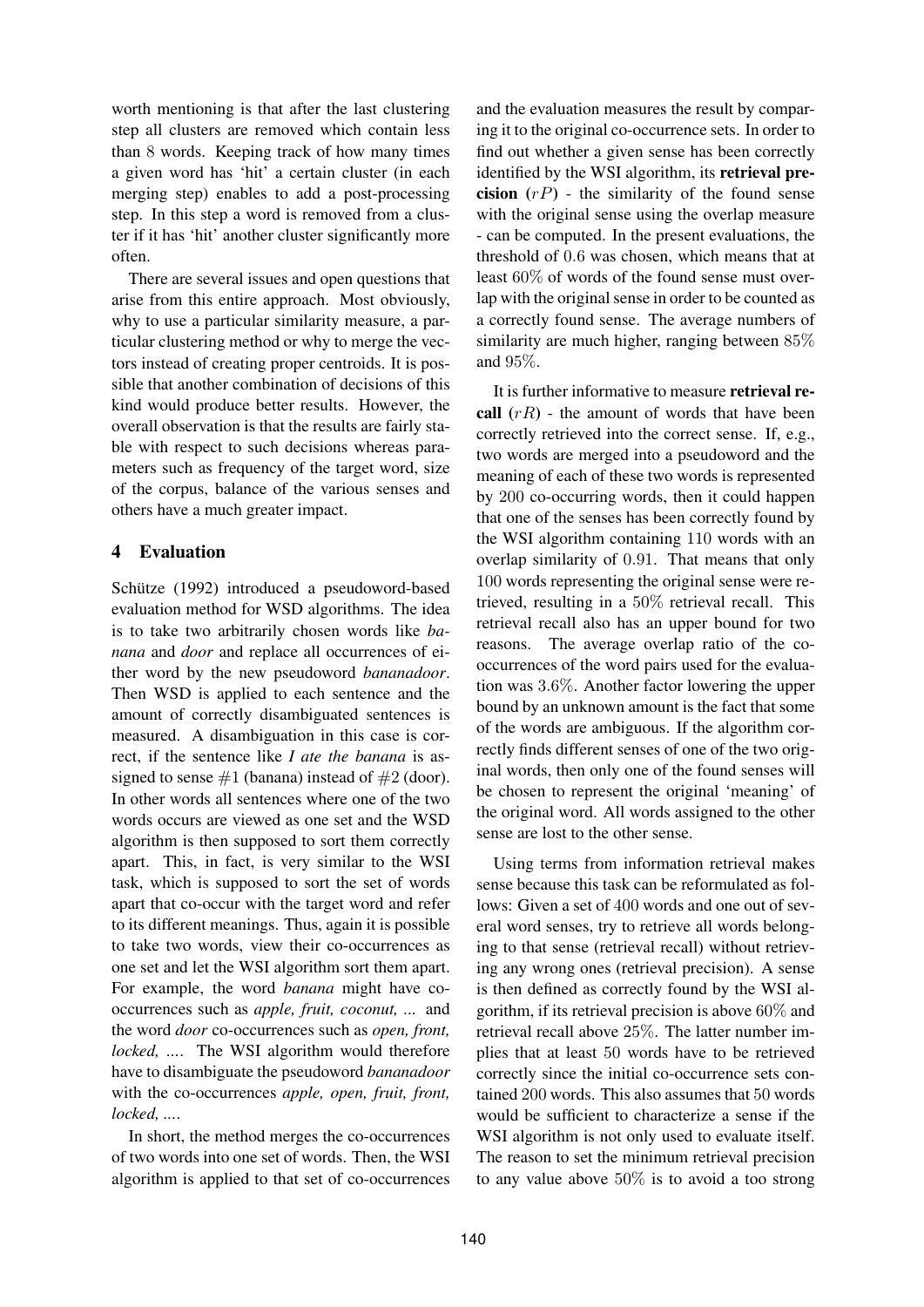baseline, see below.

Using these prerequisites it is possible to define precision and recall (based on retrieval precision and retrieval recall) which will be used to measure the quality of the WSI algorithm.

**Precision**  $(P)$  is defined as the number of times the original co-occurrence sets are properly restored divided by the number of different sets found. Precision has therefore an unknown upper bound below 100%, because any two words chosen could be ambiguous themselves. Thus, if the algorithm finds three meanings of the pseudoword that might be because one of the two words was ambiguous and had two meanings, and hence precision will only be 66%, although the algorithm operated flawlessly.

**Recall**  $(R)$  is defined as the number of senses found divided by the number of words merged to create the pseudoword. For example, recall is 60% if five words are used to create the pseudoword, but only three senses were found correctly (according to retrieval precision and retrieval recall).

There is at least one possible baseline for the four introduced measures. One is an algorithm that does nothing, resulting in a single set of 400 co-occurrences of the pseudo-word. This set has a retrieval Precision  $rP$  of 50% compared to either of the two original 'senses' because for any of the two senses only half of the 'retrieved' words match. This is below the allowed 60% and thus does not count as a correctly found sense. This means that also retrieval Recall  $rR$ , Recall R are both  $0\%$  and Precision P in such a case (nothing correctly retrieved, but also nothing wrong retrieved) is defined to be 100%.

As mentioned in the previous sections, there are several parameters that have a strong impact on the quality of a WSI algorithm. One interesting question is, whether the quality of disambiguation depends on the type of ambiguity: Would the WSI based on sentence co-occurrences (and hence on the bag-of-words model) produce better results for two syntactically different senses or for two senses differing by topic (as predicted by Schütze  $(1992)$ ). This can be simulated by choosing two words of different word classes to create the pseudoword, such as the (dominantly) noun *committee* and the (dominantly) verb *accept*.

Another interesting question concerns the influence of frequency of either the word itself or the sense to be found. The latter, for example, can be simulated by choosing one high-frequent word and one low-frequent word, thus representing a well-represented vs. a poorly represented sense.

The aim of the evaluation is to test the described parameters and produce an overall average of precision and recall and at the same time make it completely reproducable by third parties. Therefore the raw BNC without baseform reduction (because lemmatization introduces additional ambiguity) or POS-tags was used and nine groups each containing five words were picked semi-randomly (avoiding extremely ambiguous words, with respect to WordNet, if possible):

- high frequent nouns  $(N_h)$ : picture, average, blood, committee, economy
- medium frequent nouns  $(N_m)$ : disintegration, substrate, emigration, thirst, saucepan
- low frequent nouns  $(N_l)$ : paratuberculosis, gravitation, pharmacology, papillomavirus, sceptre
- high frequent verbs  $(V_h)$ : avoid, accept, walk, agree, write
- medium frequent verbs  $(V_m)$ : rend, confine, uphold, evoke, varnish
- low frequent verbs  $(V_l)$ : immerse, disengage, memorize, typify, depute
- high frequent adjectives  $(A_h)$ : useful, deep, effective, considerable, traditional
- medium frequent adjectives  $(A_m)$ : ferocious, normative, phenomenal, vibrant, inactive
- low frequent adjectives  $(A_l)$ : astrological, crispy, unrepresented, homoclinic, bitchy

These nine groups were used to design fours tests, each focussing on a different variable. The high frequent nouns are around 9000 occurrences, medium frequent around 300 and low frequent around 50.

#### **4.1 Influence of word class and frequency**

In the first run of all four tests, sentence cooccurrences were used as features. In the first test, all words of **equal word class** were viewed as one set of 15 words. This results in  $\binom{15}{2}$  $\binom{15}{2} = 105$ possibilities to combine two of these words into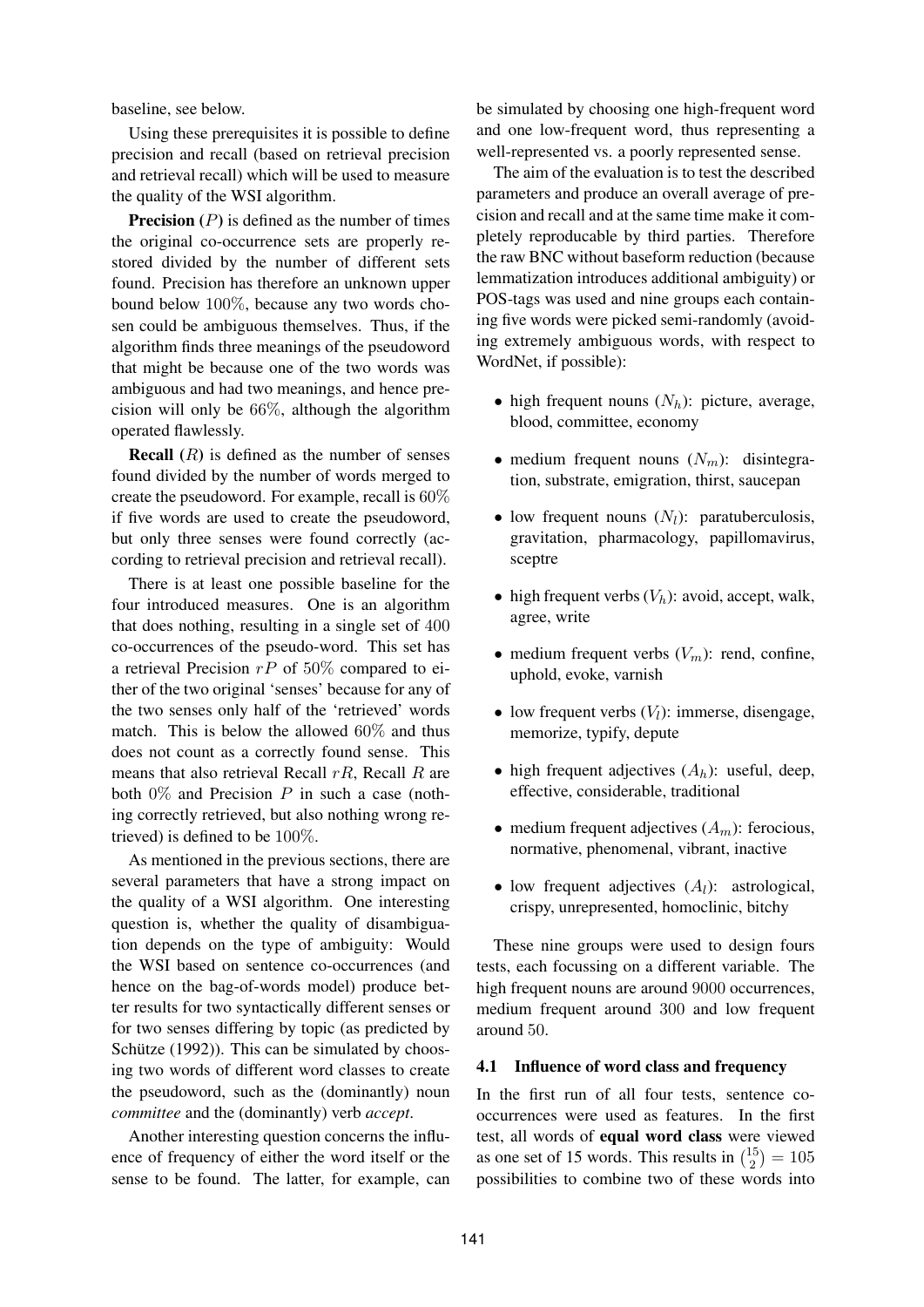a pseudoword and test the results of the WSI algorithm. The purpose of this test is to examine whether there is a tendency for senses of certain word classes to be easier induced. As can be seen from Table 1, sense induction of verbs using sentence co-occurrences performs worse compared to nouns. This could be explained by the fact that verbs are less semantically specific and need more syntactic cues or generalizations - both hardly covered by the underlying bag-of-words model - in order to be disambiguated properly. At the same time, nouns and adjectives are much better distinguishable by topical key words. These results seem to be in unison with the prediction made by Schütze (1992).

|                                           | R | $\mid rP$ $rR$ |  |
|-------------------------------------------|---|----------------|--|
|                                           |   |                |  |
| $V_{hml}$   78.32% 64.29%   80.23% 55.20% |   |                |  |
| $A_{hml}$   88.57% 70.95%   87.96% 65.38% |   |                |  |

Table 1: Influence of the syntactic class of the input word in Test 1. Showing precision P and recall R, as well as average retrieval precision  $rP$ and recall  $rR$ .

In the second test, all three types of possible **combinations of the word classes** are tested, i.e. pseudowords consisting of a noun and a verb, a nouns and an adjective and a verb with an adjective. For each combination there are  $15 \cdot 15 = 225$ possibilities of combining a word from one word class with a word from another word class. The purpose of this test was to demonstrate possible differences between WSI of different word class combinations. This corresponds to cases when one word form can be both a nound and a verb, e.g. *a walk* and *to walk* or a noun and an adjective, for example *a nice color* and *color TV*. However, the results in Table 2 show no clear tendencies other than perhaps that WSI of adjectival senses from verb senses seems to be slightly more difficult.

|  |                                   | $R \mid rP$ | rR |
|--|-----------------------------------|-------------|----|
|  | $N/V$ 86.58% 77.11% 90.51% 61.87% |             |    |
|  | $N/A$ 90.87% 78.00% 90.36% 66.75% |             |    |
|  | $V/A$ 80.84% 63.56% 81.98% 60.89% |             |    |

Table 2: Influence of the syntactic classes of the senses to be found in Test 2.

The third test was designed to show the **influence of frequency** of the input word. All

words of equal frequency are taken as one group with  $\binom{15}{2}$  $\binom{15}{2}$  = 105 possible combinations. The results in Table 3 show a clear tendency for higherfrequent word combinations to achieve a better quality of WSI over lower frequency words. The steep performance drop in recall becomes immediately clear when looking at the retrieval recall of the found senses. This is not surprising, since with the low frequency words, each occuring only about 50 times in the BNC, the algorithm runs into the data sparseness problem that has already been pointed out as problematic for WSI (Ferret, 2004).

|  | $P \qquad R \mid rP \qquad rR$                                                                                                                                                         |  |
|--|----------------------------------------------------------------------------------------------------------------------------------------------------------------------------------------|--|
|  |                                                                                                                                                                                        |  |
|  |                                                                                                                                                                                        |  |
|  | $\begin{tabular}{l cccc} high & 93.65\% & 78.10\% & 90.25\% & 80.70\% \\ med. & 84.59\% & 85.24\% & 89.91\% & 54.55\% \\ low & 74.76\% & 49.52\% & 71.01\% & 41.66\% \\ \end{tabular}$ |  |

Table 3: Influence of frequency of the input word in Test 3.

The fourth test finally shows which influence the overrepresentation of one sense over another has on WSI. For this purpose, three possible **combinations of frequency classes**, high-frequent with middle, high with low and middle with lowfrequent words were created with  $15 \cdot 15 = 225$ possible word pairs. Table 4 demonstrates a steep drop in recall whenever a low-frequent word is part of the pseudoword. This reflects the fact that it is more difficult for the algorithm to find the sense that was represented by the less frequent word. The unusually high precision value for the high/low combination can be explained by the fact that in this case mostly only one sense was found (the one of the frequent word). Therefore recall is close to 50% whereas precision is closer to 100%.

| P |                                                                                                                                              | $R \mid rP \mid rR$ |  |
|---|----------------------------------------------------------------------------------------------------------------------------------------------|---------------------|--|
|   |                                                                                                                                              |                     |  |
|   | $\begin{tabular}{c c c c c} $h/m$ & 86.43\% & 79.56\% & 92.72\% & 72.08\% \\ $h/l$ & 91.19\% & 67.78\% & 90.85\% & 74.52\% \\ \end{tabular}$ |                     |  |
|   | $m/l$ 82.33% 74.00% 85.29% 49.87%                                                                                                            |                     |  |

Table 4: Influence of different representation of senses based on frequency of the two constituents of the pseudoword in Test 4.

Finally it is possible to provide the averages for the entire test runs comprising 1980 tests. The macro averages over all tests are  $P = 85.42\%,$  $R = 72.90\%, rP = 86.83\%$  and  $rR = 62.30\%,$ the micro averages are almost the same. Using the same thresholds but only pairs instead of triplets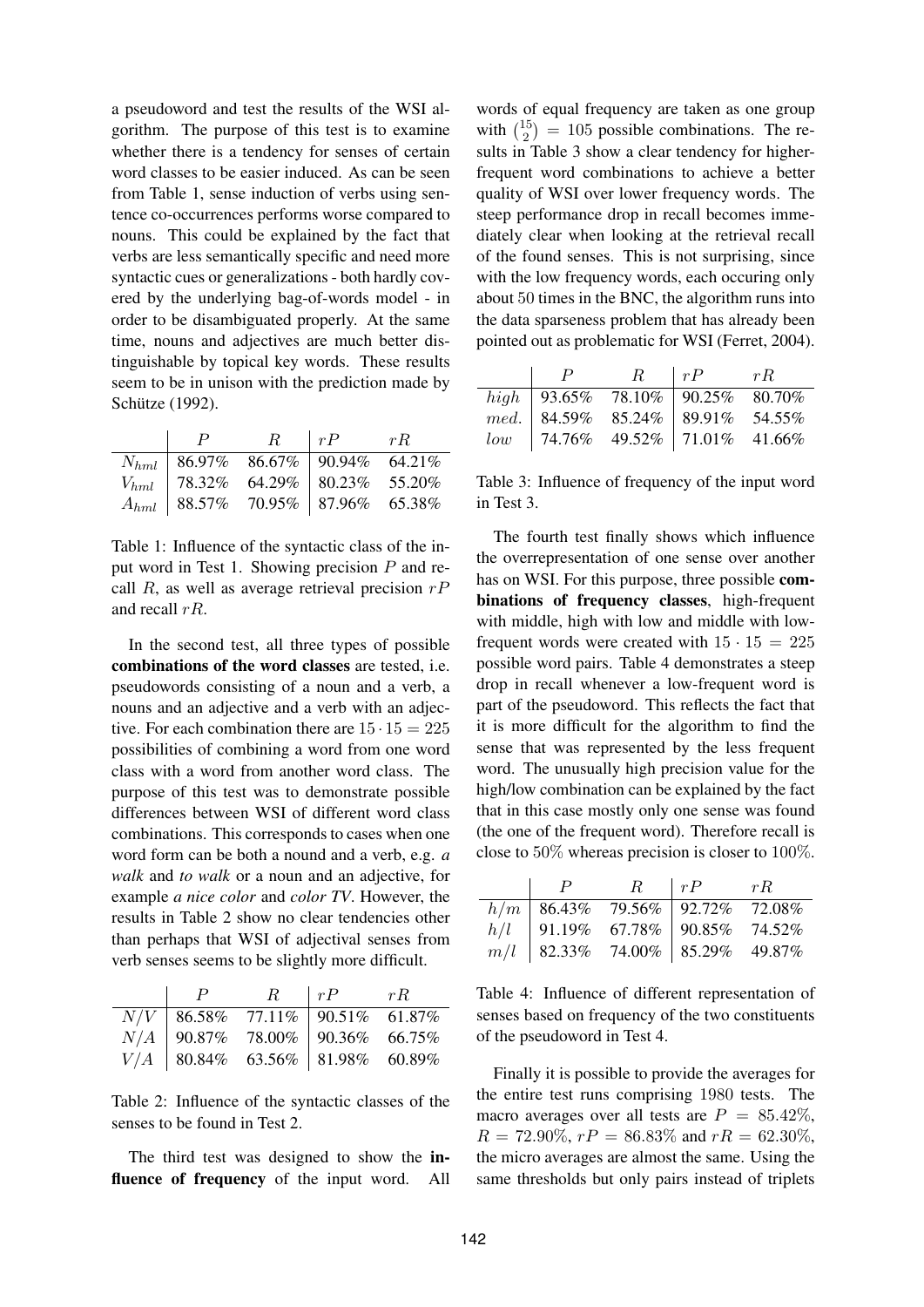results in  $P = 91.00\%, R = 60.40\%, rP =$ 83.94% and  $rR = 62.58\%$ . Or in other words, more often only one sense is retrieved and the Fmeasures of  $F = 78.66\%$  for triplets compared to  $F = 72.61\%$  for pairs confirm an improvement by 6% by using triplets.

## **4.2 Window size**

The second run of all four tests using direct neighbors as features failed due to the data sparseness problem. There were 17.5 million word pairs co-occurring significantly within sentences in the BNC according to the log-likelihood measure used. Even there, words with low frequency showed a strong performance loss as compared to the high-frequent words. Compared to that there were only 2.3 million word pairs co-occurring directly next to each other. The overall results of the second run with macro averages  $P = 56.01\%$ ,  $R = 40.64\%, rP = 54.28\%$  and  $rR = 26.79\%$ will not be reiterated here in detail because they are highly inconclusive due to the data sparseness. The inconclusiveness derives from the fact that contrary to the results of the first run, the results here vary strongly for various parameter settings and cannot be considered as stable.

Although these results are insufficient to show the influence of context representations on the type of induced senses as they were supposed to, they allow several other insights. Firstly, corpus size does obviously matter for WSI as more data would probably have alleviated the sparseness problem. Secondly, while perhaps one context representation might be theoretically superior to another (such as neighbor co-occurrences vs. sentence co-occurrences), the effect various representations have on the data richness were by far stronger in the presented tests.

#### **4.3 Examples**

In the light of rather abstract, pseudoword-based evaluations some real examples sometimes help to reduce the abstractness of the presented results. Three words, *sheet*, *line* and *space* were chosen arbitrarily and some words representing the induced senses are listed below.

- sheet
	- **–** beneath, blank, blanket, blotting, bottom, canvas, cardboard
	- **–** accounts, amount, amounts, asset, assets, attributable, balance
- line
	- **–** angle, argument, assembly, axis, bottom, boundary, cell, circle, column
	- **–** lines, link, locomotive, locomotives, loop, metres, mouth, north, parallel
- space
	- **–** astronaut, launch, launched, manned, mission, orbit, rocket, satellite
	- **–** air, allocated, atmosphere, blank, breathing, buildings, ceiling, confined

These examples show that the found differentiations between senses of words indeed are intuitive. They also show that the found senses are only the most distinguishable ones and many futher senses are missing even though they do appear in the BNC, some of them even frequently. It seems that for finer grained distinctions the bag-of-words model is not appropriate, although it might prove to be sufficient for other applications such as Information Retrieval. Varying contextual representations might prove to be complementary to the approach presented here and enable the detection of syntactic differences or collocational usages of a word.

# **5 Conclusions**

It has been shown that the approach presented in this work enables automatic and knowledge-free word sense induction on a given corpus with high precision and sufficient recall values. The induced senses of the words are inherently domain-specific to the corpus used. Furthermore, the induced senses are only the most apparent ones while the type of ambiguity matters less than expected. But there is a clear preference for topical distinctions over syntactic ambiguities. The latter effect is due to the underlying bag-of-words model, hence alternative contextual representations might yield different (as opposed to better/worse) results. This bag-of-words limitation also implies some senses to be found that would be considered as spurious in other circumstances. For example, the word *challenger* induces 5 senses, three of them describing the *opponent in a game*. The differences found are strong, however, as the senses distinguished are between a *chess-challenger*, a *Grand Prix challenger* and a *challenger in boxing*, each have a large set of specific words distinguishing the senses.